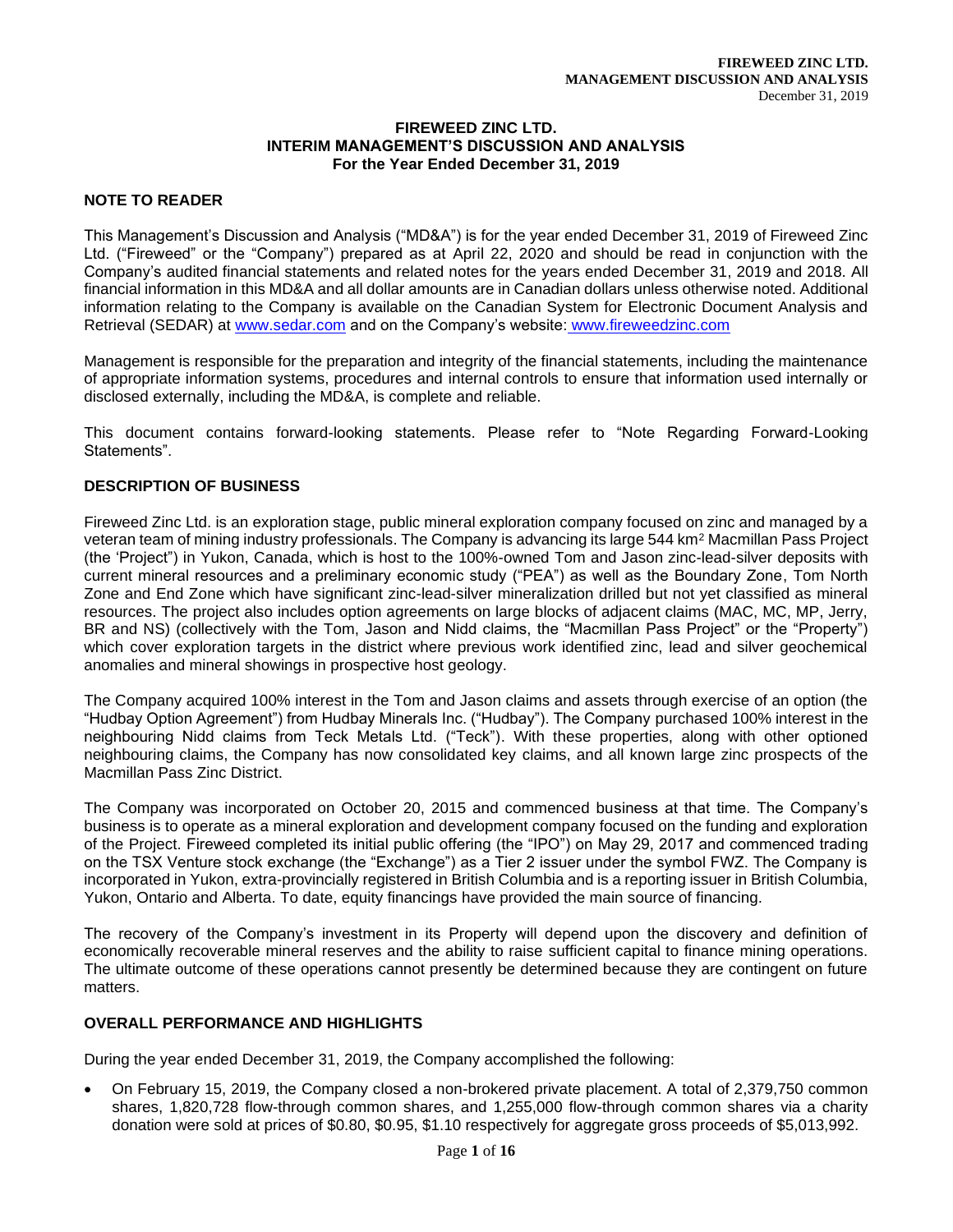- A total of 378,000 agents' warrants were exercised at \$0.50 for gross proceeds of \$189,000.
- On May 21, 2019 the Company issued a news release outlining exploration plans for the upcoming field season including 2,000 meters of core drilling as well as overburden reverse circulation ("RC") drilling with the objectives of expanding the current resources and exploring for new discoveries.
- On June 12, 2019 the Company announced that field crews had been mobilized to the Property.
- On June 25, 2019 the Company announced that drilling had begun on the Property.
- On July 11 and July 25, 2019, the Company provided exploration updates which reported the completion of 12 core drill holes and 17 RC drill holes.
- On July 11, 2019 the Company announced grant of 250,000 stock options exercisable above market at \$0.65 per share for a five-year term to employees and consultants. Directors and senior officers chose not to be granted any additional stock options at that time.
- On July 25, 2019 the Company announced the hiring of a Community Liaison Officer stationed in a new office opened in Ross River, the nearest community to the project site.
- On July 31, 2019 the Company reported results of favourable preliminary X-ray Fluorescence ("XRF") ore sorting tests on Boundary Zone samples which indicated potential for low cost upgrading of material from 2.5% zinc to 5% zinc with 80-85% zinc recoveries.
- On August 20, 2019 the Company announced the first 2019 drill results which included 22.5 metres grading 6.13% zinc and 0.95% lead on the new Tom North target.
- On September 10, 2019 the Company announced the second set of 2019 drill results which included 10.9 metres grading 5.38% zinc and 0.64% lead at Tom North.
- On October 16, 2019 the Company announced the third set of 2019 drill results from the first hole on the Boundary Zone which intersected 230 metres grading 3.44% zinc from surface including 20.4 metres grading 16.35% zinc (also see November 5, 2019 news release).
- On November 5, 2019 the Company announced the final set of 2019 drill results from the second hole on the Boundary Zone which intersected 230 metres grading 4.14% zinc, including 100 metres grading 7.94% zinc from surface.
- On November 18, 2019 the Company announced receipt of a Class 4 Land Use Permit for the Tom and Jason claims area which allows larger work programs than the former Class 3 permit.

Subsequent to the year ended December 31, 2019, the following events have taken place:

- On March 3, 2020 the Company reported that the Yukon Government and the Ross River Dena Council First Nation had reached an Agreement in Principle on \$71 million in road upgrades which, in part, included the Property access road.
- In March 2020 the World Health Organization declared coronavirus COVID-19 a global pandemic. This contagious disease outbreak, which has continued to spread, and any related adverse public health developments, has adversely affected workforces, economies, and financial markets globally, potentially leading to an economic downturn. It is not possible for the Company to predict the duration or magnitude of the adverse results of the outbreak and its effects on the Company's business or ability to raise funds.
- On April 14, 2020 the Company closed a private placement financing for gross proceeds of \$1,142,301. The financing consisted of 3,807,670 common shares of the Company at a price of \$0.30 per share with a full fouryear warrant exercisable at \$0.60 per share but subject to accelerated expiry terms if the Company's shares trade at or above \$1.00 per share for 20 consecutive days. In connection with the private placement, the Company incurred a cash finders' fee of \$30,930 and issued 103,099 finders' warrants, which are exercisable at a price of \$0.40 per share until April 14, 2021.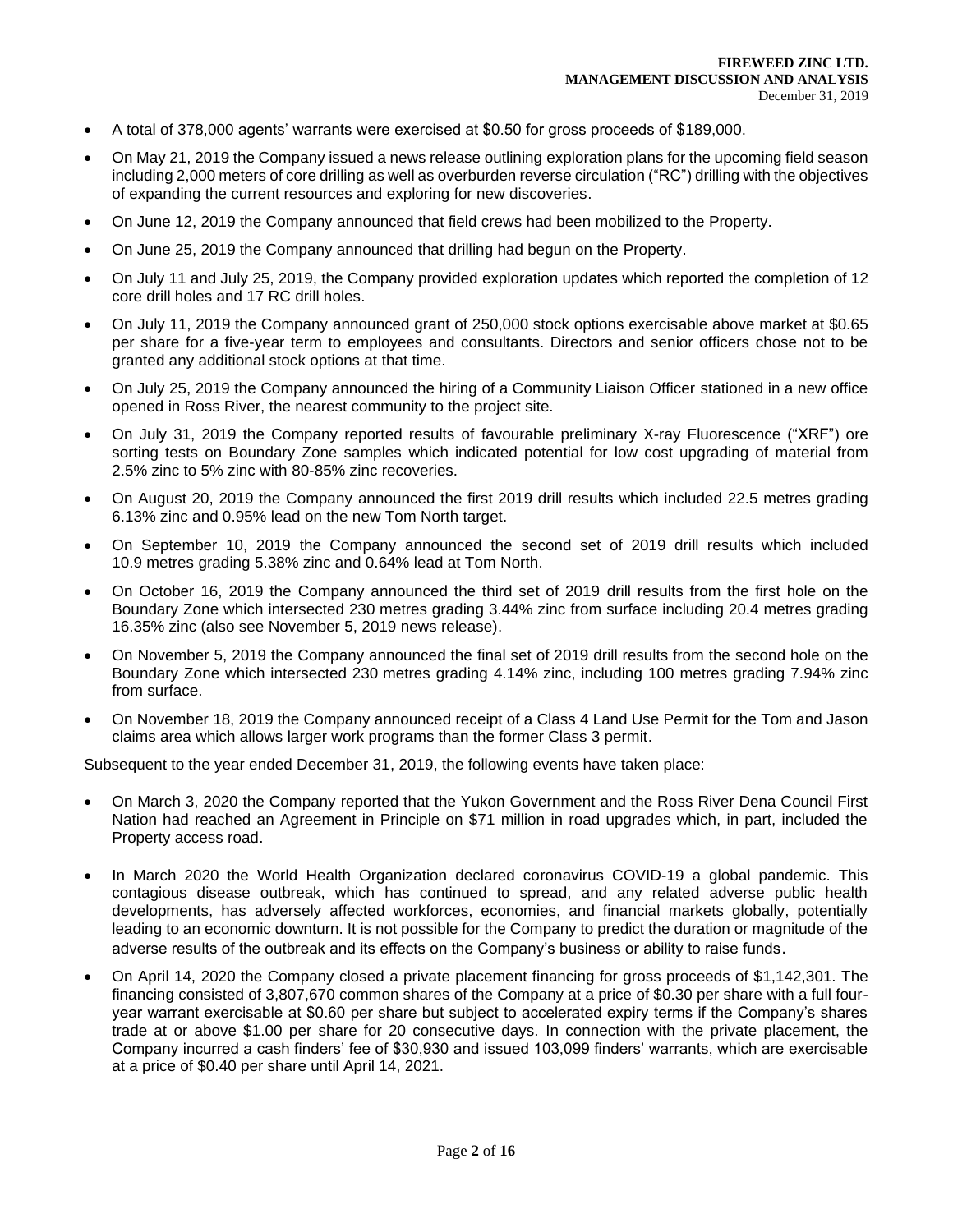# **MACMILLAN PASS PROJECT**

The Macmillan Pass Project encompasses 544 km<sup>2</sup> of mineral claims located approximately 200 km northeast of the settlement of Ross River in the eastern Yukon Territory of Canada. It is host to the large Tom and Jason sediment-hosted sulphide ("Sedex") zinc-lead-silver deposits as well as the Boundary Zone, Tom North Zone and End Zone that have significant mineralization drilled but not yet classified as mineral resources. The Company has a fully operational 50-person camp near the Tom deposit which is accessible via the North Canol Road (designated Yukon Highway No. 6) from Ross River and via a local airstrip.

The deposits are located in the Selwyn Basin and hosted in Devonian-age Lower Earn Group sedimentary rocks. Zinc and lead sulphide-barite mineralization occurs in thick stratiform lenses and extends for as much as 1,200 meters along strike and 450 meters down dip. Boundary Zone is different and consists of veins, stockworks, disseminations and replacement sulphide mineralization. The main sulphide minerals are sphalerite and galena.

To date the Tom deposits have seen a total of 3,423 meters of underground development, 5,953 meters of underground core drilling in 84 holes, and 33,705 meters of surface core drilling in 158 holes; at Jason a total of 38,617 meters has been drilled in 138 holes from surface to date; at Boundary a total of 7,933 meters has been drilled in 26 holes from surface to date; and at End Zone a total of 3,910 meters has been drilled in 18 holes from surface to date. The Tom site has a Class 4 Land Use Permit and a Type B Water Licence. Environmental water monitoring of the Tom site has been ongoing since 2000 and since the Company acquired the project, water quality results have been compliant with the current water licence (see Environment section below for additional information). Community relations have been good, and the Company employs workers and contracts service providers from the nearest community of Ross River for the exploration program.

#### *Terms of the Hudbay Option Agreement*

Fireweed signed the Hudbay Option Agreement for the Tom and Jason claims and associated assets on December 14, 2016 and exercised the option in February 2018. The Company incurred the required exploration expenditures of \$1,250,000, paid a total of \$1,000,000 cash and issued 3,565,406 shares to acquire a 100% interest in the Tom Jason property. All claims, permits, licenses and assets have been transferred and registered in the name of Fireweed.

The Jason claims have an underlying 3% Net Smelter Royalty ("NSR"), which can be bought out at any time for \$5,250,000. There are no underlying royalties on the Tom claims.

#### *Terms of the MAC Claims Option Agreement with Newmont/Maverix*

On July 24, 2017 Fireweed signed an option agreement with Newmont Canada Holdings ULC ("Newmont") for the MAC claims. On June 29, 2018 Newmont sold the MAC claims and option agreement to Maverix Metals Inc. ("Maverix") in a larger transaction whereby Maverix purchased a number of royalties and other assets from Newmont. As such the new registered owner and optionor of the MAC claims is Maverix.

Per the option agreement, the Company can acquire a 100% interest in the MAC claims located on the northwest extension of the Company's Tom and Jason claims, by paying \$450,000 in staged cash payments over four years, maintaining the MAC claims in good standing, and granting Maverix production royalties on the MAC claims as follows: 0.25% NSR on base metals, 1% NSR on silver and 3% NSR on gold.

On July 17, 2019 Maverix and the Company signed an amendment to the option agreement on the second anniversary payment reducing the cash payment to \$50,000 and adding 95,000 shares to the payment. In all other respects the option agreement remained unchanged.

| Due Date                              | Cash            | <b>Common Shares</b> |
|---------------------------------------|-----------------|----------------------|
| July 24, 2017 (signing of the option) | \$50,000 (paid) |                      |
| July 24, 2018 (first anniversary)     | \$80,000 (paid) |                      |
| July 24, 2019 (second anniversary)    | \$50,000 (paid) | 95,000 (issued)      |
| July 24, 2020 (third anniversary)     | \$110,000       |                      |
| July 24, 2021 (fourth anniversary)    | \$115,000       |                      |
| <b>TOTAL</b>                          | \$405,000       | 95,000 (issued)      |

This schedule reflects the updated terms of the option agreement: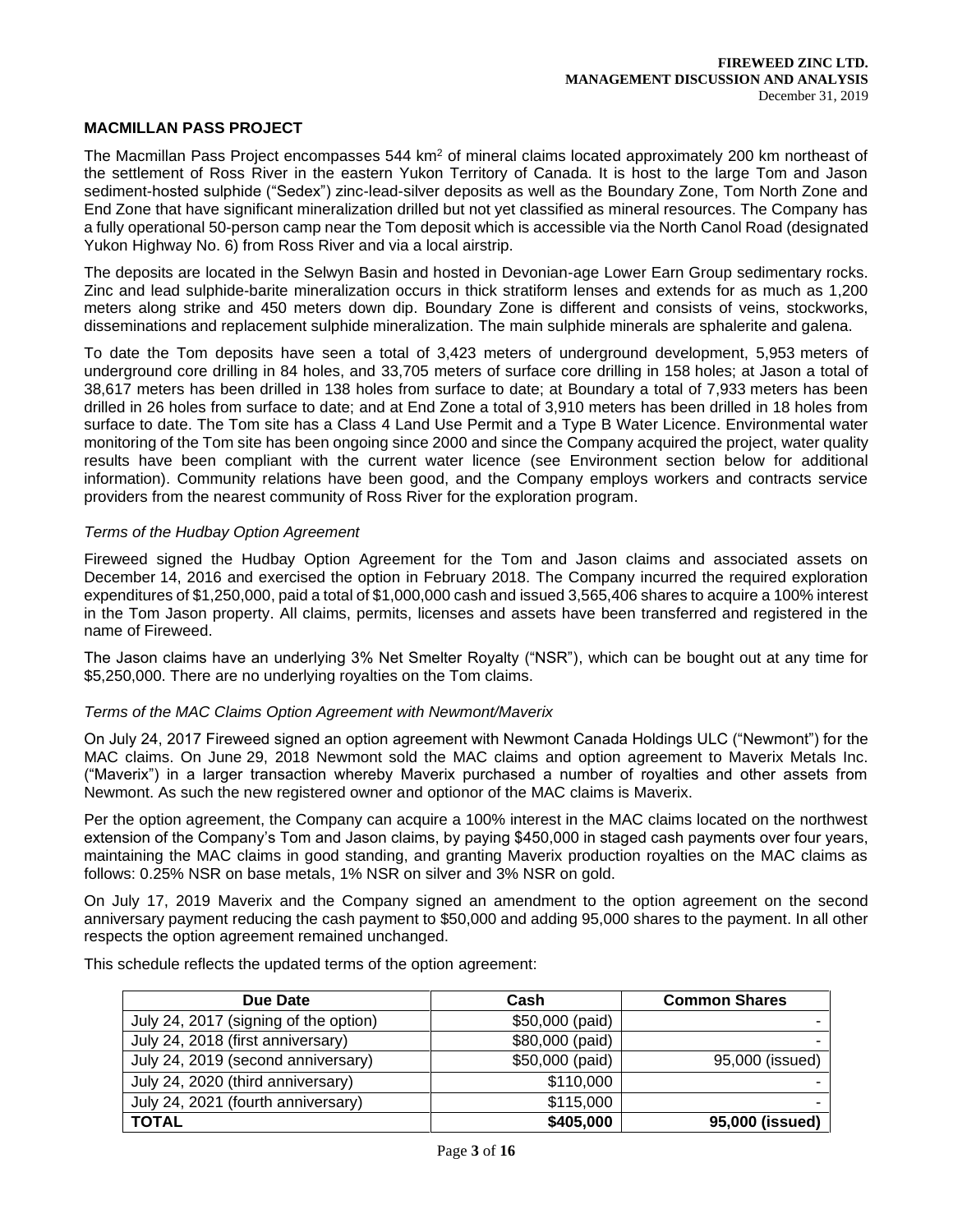Fireweed may prepay any of the option payments and/or prepay the entire purchase price at any time.

*Terms of the MC, MP and Jerry Claims Option Agreement with Constantine Metal Resources Ltd. and Carlin Gold Corporation*

These optioned claims extend Fireweed's Macmillan Pass Project land position to the north, east and northeast over additional prospective ground and allow the Company to acquire a 100% interest in the 624 MC, MP, and Jerry claims from joint venture partners Constantine Metals Resources Ltd. ("Constantine") and Carlin Gold Corporation ("Carlin"). On July 31, 2019, Constantine transferred its right, title and interest in and to its portion of the above claims and assigned its rights and interest in and to the associated option agreement to its wholly-owned subsidiary, Epica Gold Inc. ("Epica") and later transferred 100% interest in Epica to its spinoff company, HighGold Mining Inc. (TSX.V: High).

The Company can exercise this option and acquire 100% interest in the claims by making payments totaling \$500,000 and issuing 300,000 Fireweed shares over three years to Epica and Carlin as follows:

| Due Date                                                | Cash              | <b>Common shares</b> |
|---------------------------------------------------------|-------------------|----------------------|
| Exchange approval of the option agreement (May 9, 2018) | \$75,000 (paid)   | 50,000 (issued)      |
| On or before May 9, 2019                                | $$125,000$ (paid) | 50,000 (issued)      |
| On or before May 9, 2020                                | \$150,000         | 100,000              |
| On or before May 9, 2021                                | \$150,000         | 100,000              |
| <b>TOTAL</b>                                            | \$500,000         | 300,000              |

Half of these payments are to Constantine/Epica and half to Carlin. The Company may prepay any of the option payments and/or prepay the entire purchase price at any time.

Although not part of the consideration payable to exercise the option, the Company will pay an additional \$750,000 in cash or equivalent in shares to Epica and Carlin, upon receiving a resource calculation of at least 2.0 million tonnes of indicated (or better) resource on any part of the MC, MP and Jerry claims. Epica and Carlin will retain the right to receive a NSR on any future mine production from these claims as follows: 0.5% NSR on base metals and silver and 2% NSR on all other metals including gold. Fireweed maintains a right of first refusal on the sale of any NSR royalty from these claims by Epica and/or Carlin.

*Terms of the NS and BR Claims Option Agreement with Golden Ridge Resources Ltd.*

The Golden Ridge option extends the Company's Macmillan Pass Project land position to the west and south over additional prospective ground.

This option allows the Company to acquire a 100% interest in the 333 NS and 326 BR quartz claim tenures from Golden Ridge Resources Ltd. ("Golden Ridge"). As per the initial agreement, the Company can exercise the option and acquire 100% interest in the claims by making payments totaling \$500,000 and issuing 450,000 shares over three years to Golden Ridge. On April 15, 2019, the Company signed an amending agreement increasing the number of shares to be issued and reducing the cash payment to be made on or before 12 months following the initial agreement approval date of May 9, 2018. The number of shares issued changed from 75,000 to 121,875, while the cash payment to Golden Ridge was reduced from \$75,000 to \$37,500. In all other respects, the initial option agreement remains unchanged. The schedule below reflects updated terms of the agreement:

| Due Date                                                | Cash            | <b>Common shares</b> |
|---------------------------------------------------------|-----------------|----------------------|
| Exchange approval of the option agreement (May 9, 2018) | \$75,000 (paid) | 75,000 (issued)      |
| On or before May 9, 2019                                | \$37,500 (paid) | 121,875 (issued)     |
| On or before May 9, 2020                                | \$150,000       | 100,000              |
| On or before May 9, 2021                                | \$200,000       | 200,000              |
| <b>TOTAL</b>                                            | \$462,500       | 496,875              |

The Company may prepay any of the option payments and/or prepay the entire purchase price at any time.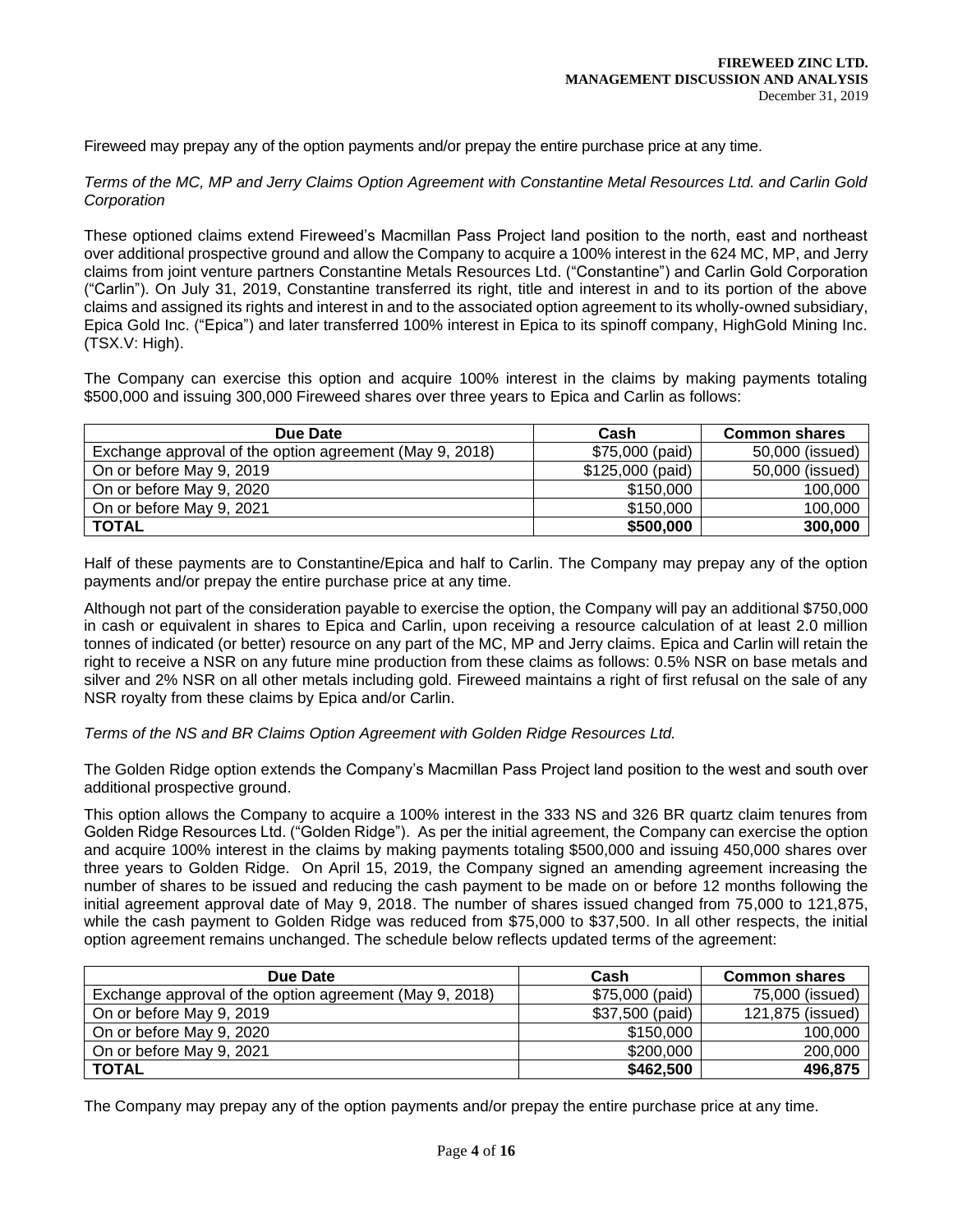Although not part of the consideration payable to exercise the option, the Company will pay an additional \$750,000 in cash or equivalent in shares, to Golden Ridge, upon receiving a resource calculation of at least 2.0 million tonnes of indicated (or better) resource on any part of the BR and NS claims.

Golden Ridge will retain the right to receive NSR royalties on any future mine production from the BR and NS claims as follows: 0.5% NSR on base metals and silver and 2% NSR on all other metals, including gold. There is also a third party 3% NSR on any future cobalt production from the BR and NS claims. The Company will have the right to purchase one-half of these NSR royalties (excluding the cobalt royalty) for \$2,000,000 at any time prior to the commencement of commercial production. The Company maintains a right of first refusal on the sale of any NSR royalty from the BR and NS claims by Golden Ridge.

# *Terms of the Nidd Claims Purchase Agreement with Teck Metals Ltd. and Teck Mining Worldwide Holdings Ltd.*

The Nidd claims extend the Company's Macmillan Pass Project land position to the northwest over additional prospective ground including the Boundary zinc zone.

On November 27, 2018 the Company closed the purchase agreement, acquiring a 100% interest in the 372 quartz claim tenures from Teck under the following terms:

- Purchase price of 1,500,000 Fireweed shares (one year lock up during which Teck cannot sell the shares).
- Teck to retain a 1% Net Smelter Return royalty on future production from the Nidd property.
- Teck to have a right of first offer to purchase from Fireweed future production concentrates from the Nidd Property.

# *Mineral Resources and PEA*

# *Mineral Resource Report*

Based on the 2017 drill results along with the historic core re-sampling results and compilation of historic data, the Company announced updated NI43-101 compliant mineral resources on January 10, 2018 which were substantially larger than historically reported resources. The new base case resources were as follows:

| Table T. Base Case Milleral Resource Estimate (at NSR Cuton grade of \$65 CAD). |        |        |        |        |        |                 |                 |            |  |
|---------------------------------------------------------------------------------|--------|--------|--------|--------|--------|-----------------|-----------------|------------|--|
|                                                                                 | Tonnes |        |        |        |        |                 |                 | <b>MOz</b> |  |
| Category                                                                        | (Mt)   | ZnEa % | Zn $%$ | $Pb\%$ | Aq q/t | <b>B</b> Ibs Zn | <b>B</b> Ibs Pb | Aα         |  |
| Indicated                                                                       | 11.21  | 9.61   | 6.59   | 2.48   | 21.33  | 1.63            | 0.61            | 7.69       |  |
| Inferred                                                                        | 39.47  | 10.00  | 5.84   | 3.14   | 38.15  | 5.08            | 2.73            | 48.41      |  |

# **Table 1: Base Case Mineral Resource Estimate** (at NSR cutoff grade of \$65 CAD)

Details and supporting information are provided in the NI43-101 Technical Report posted on [www.sedar.com](about:blank) and in the Company's news release, both dated January 10, 2018.

# *Preliminary Economic Assessment Report*

On May 23, 2018, the Company announced the positive results of an independent NI43-101-compliant Preliminary Economic Assessment ("PEA") for the Tom and Jason deposits prepared by JDS Energy and Mining, Inc. (JDS) with work on tailings and water by Knight Piesold Consulting, both of Vancouver, Canada utilizing the 2018 mineral resources of Table 1.

Production and Economic Highlights:

- Long mine life and large-scale production:
	- o 18-year mine life with 32.7Mt of mineralization mined at 4,900 tonne-per-day average processing rate.
	- o 1.54Mt of Zinc, 0.88Mt of Lead, and 37Moz of Silver in concentrate shipped.
	- o Average yearly contained-metal production of 85kt Zinc, 48kt Lead and 2Moz Silver.
- Robust economics using metals prices of \$1.21/lb Zn, \$0.98/lb Pb, and \$16.80/oz Ag:
	- o Pre-Tax NPV at 8% of \$779 million and IRR of 32%.
	- o After-Tax NPV at 8% of \$448 million and IRR of 24%.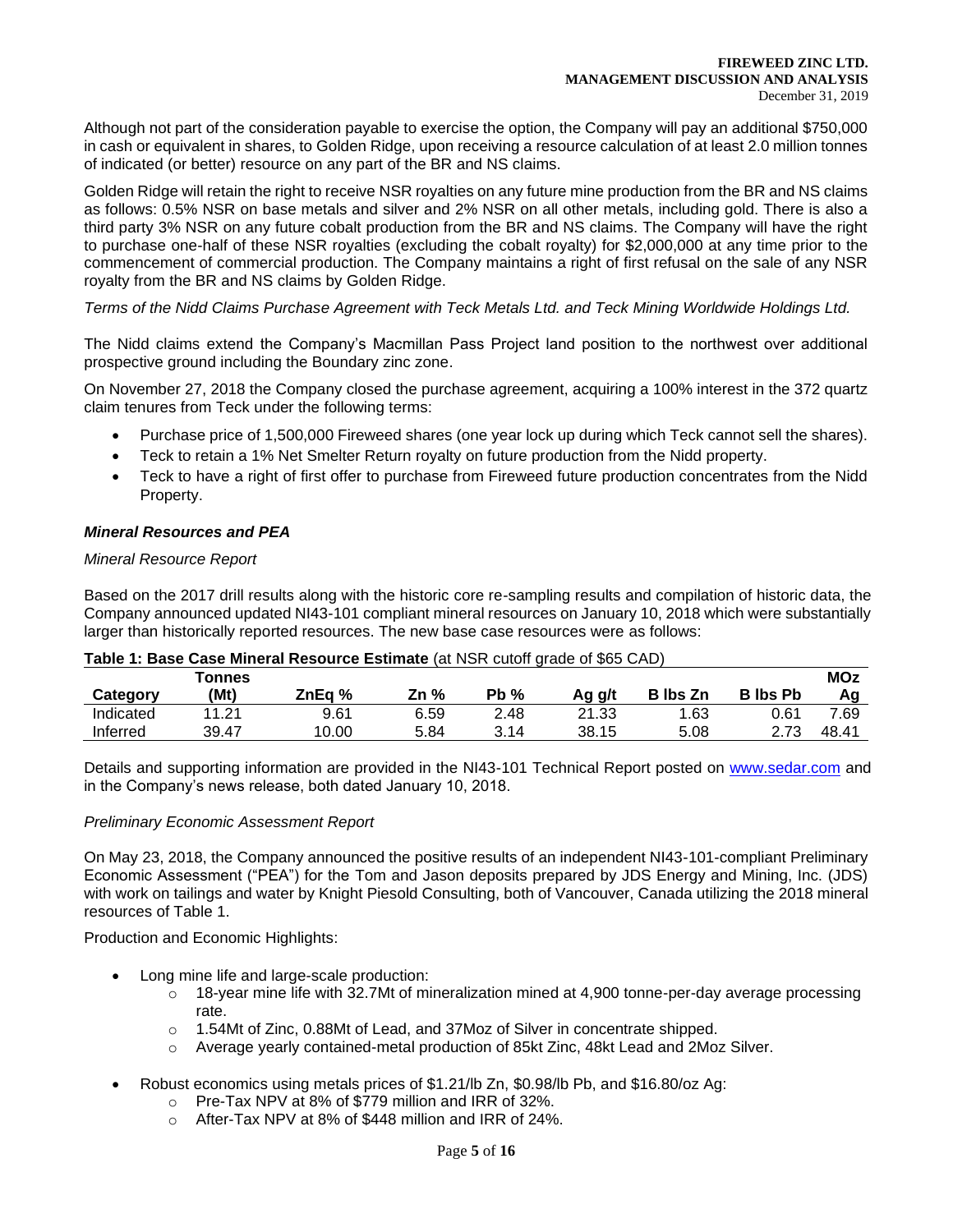- Manageable CAPEX and rapid payback:
	- o Pre-production CAPEX of \$404 million.
	- o Payback period of 4 years.
	- o Starter-pits on Tom West and Jason Main zones reduce up-front capital. CAPEX includes a total of \$100 million for upgrading to a production-suitable access road to the Project. On March 3, 2020 the Company announced that the Yukon Government and the Ross River Dena Council First Nation had reached an Agreement in Principle on \$71 million in road upgrades which, in part, included the Project access road.
- Significant Upside
	- o Numerous opportunities for significant economic improvement.
	- $\circ$  Known zones remain open for expansion, including into high-grade areas.
	- $\circ$  Highly prospective and large land package with untested exploration targets.

Details and supporting information are provided in the NI43-101 compliant Technical Report dated July 6, 2018 (effective date May 23, 2018) posted on [www.sedar.com](about:blank) and in the Company's news release dated May 23, 2018.

# *2019 Exploration Results*

During the 2019 field season, the Fireweed technical team completed a large field program on the Project. A total of 16 diamond drill holes were drilled on eight targets for a total of 2,357 metres with the successful goals of expanding and upgrading known zones of mineralization at Boundary, Tom West and Tom East, as well as testing new exploration targets such as Tom North. A small reverse circulation (RC) drill program completed 17 short holes on 6 different reconnaissance targets with no significant results. Gravity geophysical crews surveyed about half of the Fertile Corridor between End Zone and Boundary Zone outlining several additional anomalies for future follow up, and extensive geological mapping was carried out throughout the property. An airborne LiDAR topographic survey of the entire property was also completed which will aid in geological interpretation, accurate location of work sites, engineering and wildlife studies.

For more details on the Project and the Company, see Fireweed's NI43-101 compliant technical reports and news releases posted on the Company's website at [www.FireweedZinc.com](about:blank) or at [www.sedar.com.](about:blank)

*Leon McGarry, P.Geo., Senior Resource Geologist for CSA Global Canada Geosciences Ltd. at the time, is independent of Fireweed Zinc Ltd. and a 'Qualified Person' as defined under Canadian National Instrument 43-101. Mr. McGarry is responsible for the Mineral Resource Estimate and directly related information in this MD&A.* 

*Michael Makarenko, P.Eng., Project Manager for JDS Energy and Mining, Inc., is independent of Fireweed Zinc Ltd. and a 'Qualified Person' as defined under Canadian National Instrument 43-101. Mr. Makarenko is responsible for the PEA results and directly related information in this MD&A.*

*George Gorzynski, P.Eng., Executive Vice President and Director of Fireweed Zinc Ltd., and a Qualified Person under the meaning of Canadian National Instrument 43-101, is responsible for other technical information (information not directly related to the Mineral Resource Estimate or the PEA) in this MD&A.*

# **HEALTH AND SAFETY**

The Company embeds core values of health and safety throughout its operations. Nothing is more important than the health and safety of our people. Every person arriving at our work site is first taken through a health and safety orientation before any other activity is begun. Every morning begins with safety "toolbox" meetings and weekly safety meetings are attended by everyone in camp to re-enforce a safety-first mindset. We emphasize that safety is the responsibility of everyone on site. We have highly trained first aid personnel in camp with a dedicated and well equipped first aid facility, and strict protocols for timely medical evacuations by air to a hospital if required. The Company works to identify and mitigate potential health and safety risks at all work sites. Our excellent safety record over years of operations is the result of prioritizing and instilling a culture of safety first in every person at our work site and constantly seeking to improve our health and safety protocols and procedures.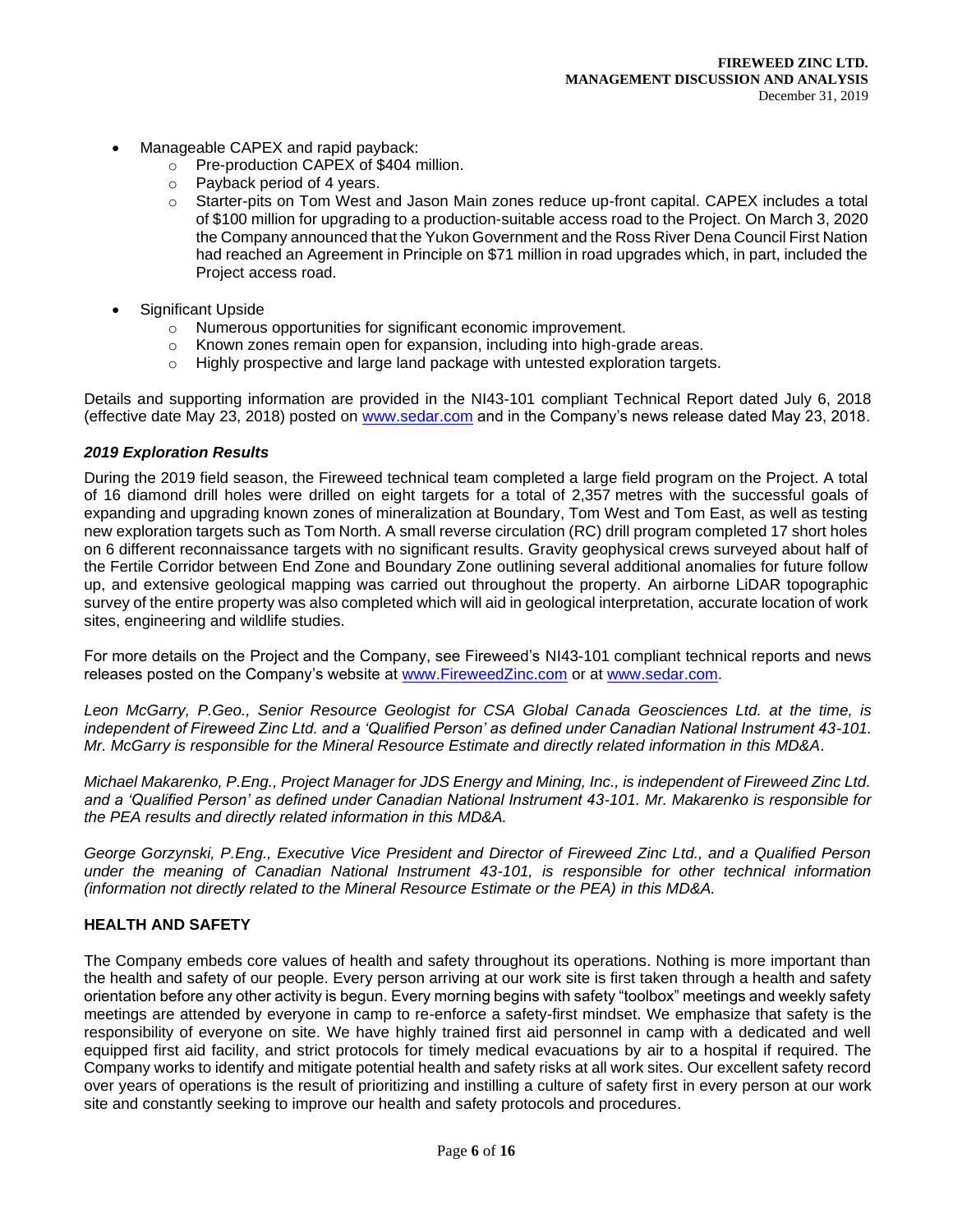# **ENVIRONMENT**

Fireweed is committed to carrying out its work programs to high standards of environmental stewardship. We aim to prevent or mitigate as much as reasonably possible, the impacts of our operations on the environment through effective and scientifically sound operating practices while at all time complying with applicable environmental legislation.

Environmental baseline studies by Hudbay toward eventual development of a mining operation began at the Tom site in 2000 and were expanded in 2008. These include 12 surface water monitoring stations in the local streams, three ground water monitoring wells and a weather station. The project site has a Class 4 Land Use Permit and a Type B Water Licence. Since the Company acquired the project, water quality results have been compliant with the current water licence. Much of the historic surface and other disturbances from previous work have been reclaimed. The Company assumed these environmental functions and costs when it fully acquired the project in 2018.

# **COMMUNITY AND FIRST NATIONS**

The Company believes in engaging with local communities and First Nations toward building respectful relationships through dialogue and collaborative processes.

The Tom and Jason properties lie within an area of unsettled territorial claim by the Kaska First Nations. Negotiations between the Kaska First Nations, and the federal and territorial governments are continuing but have not affected the Company's ability to carry out work on the Project.

The nearest community to the Project site is the First Nations community of Ross River (population 350) located 200 kilometers to the west. There are no permanent settlements at or near the project site. In July 2019 the Company opened a new community liaison office in Ross River. The Company practices preferential hiring of Kaska-based businesses and personnel whenever practical, for work on the Project. Brandon Macdonald, Fireweed's CEO, hails from Ross River where he grew up as a child and is known in the community.

# **FINANCING AND CORPORATE DEVELOPMENT**

# **SELECTED ANNUAL INFORMATION**

The following table summarizes selected financial data for the three recent fiscal years, ended December 31, 2019, 2018 and 2017, and should be read in conjunction with such financial statements, prepared in accordance with International Financial Reporting Standards ("IFRS") and the related notes thereon:

| <b>Item</b>                                        | <b>Fiscal Year</b><br><b>Ended</b><br>December 31,<br>2019 | <b>Fiscal Year</b><br><b>Ended</b><br>December 31,<br>2018 | <b>Fiscal Year</b><br><b>Ended</b><br>December 31,<br>2017 |
|----------------------------------------------------|------------------------------------------------------------|------------------------------------------------------------|------------------------------------------------------------|
| Revenues                                           | \$<br>nil                                                  | \$<br>nil                                                  | \$<br>nil                                                  |
| Expenses                                           | 948,397                                                    | 1,521,734                                                  | 959,487                                                    |
| Net Loss                                           | 1,367,397                                                  | 1,976,734                                                  | 959,487                                                    |
| Net Loss per Share (based on fully diluted shares) | (0.04)                                                     | (0.07)                                                     | (0.07)                                                     |
| <b>Current Assets</b>                              | 965,106                                                    | 1,787,669                                                  | 1,301,843                                                  |
| <b>Exploration and Evaluation Assets</b>           | 24,437,449                                                 | 19,663,555                                                 | 2,794,672                                                  |
| <b>Total Assets</b>                                | 25,464,193                                                 | 21,518,713                                                 | 4,132,000                                                  |
| <b>Current Liabilities</b>                         | 288,800                                                    | 327,380                                                    | 293,126                                                    |
| <b>Working Capital</b>                             | 676,306                                                    | 1,460,289                                                  | 1,008,717                                                  |
| Shareholders' Equity                               | \$<br>24,040,370                                           | \$<br>$20,479,900$ \$                                      | 3,829,825                                                  |
| Number of Shares Outstanding                       | 37,797,129                                                 | 31,696,776                                                 | 17,756,370                                                 |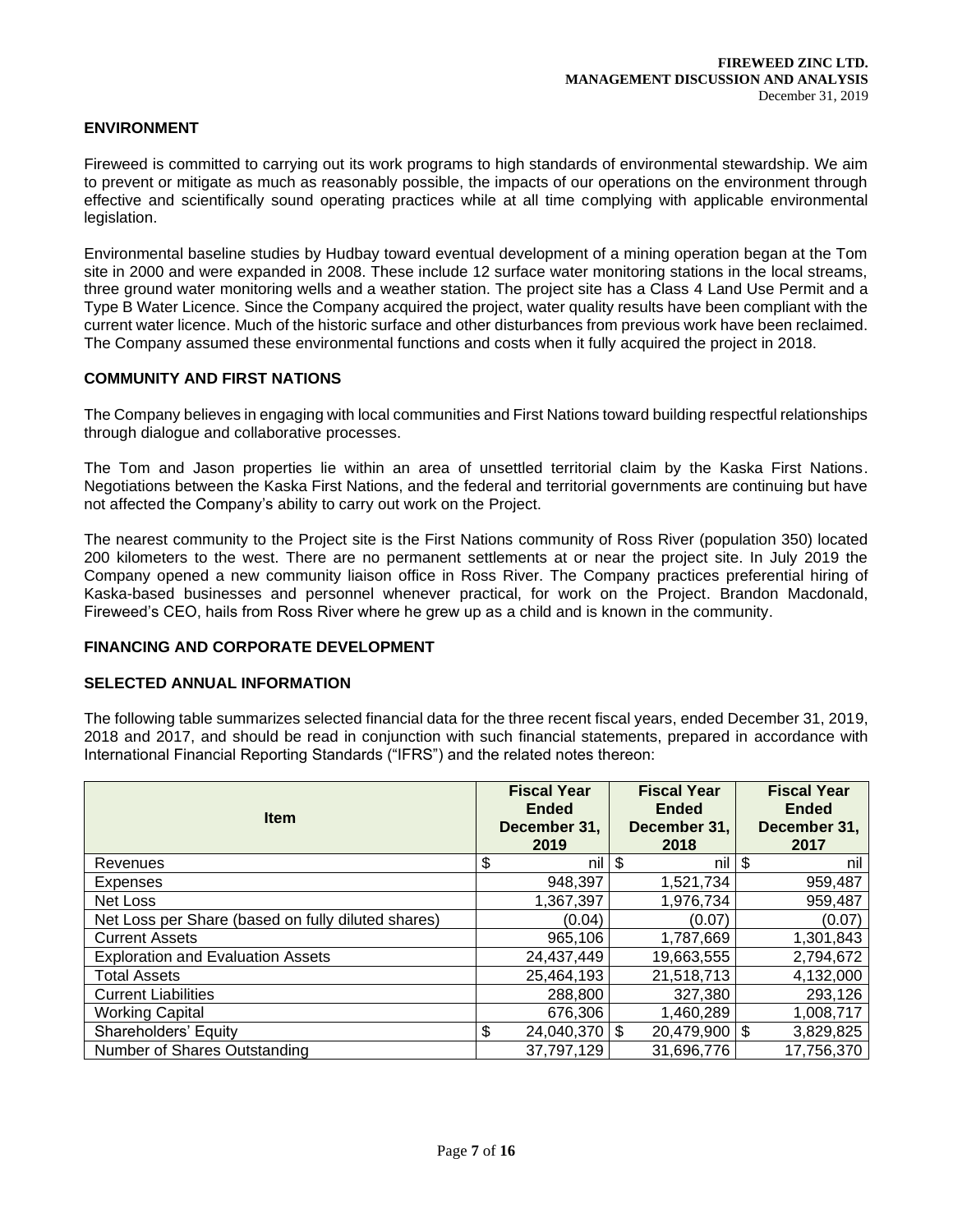# **RESULTS OF OPERATIONS**

As at December 31, 2019, total assets were \$25,464,193 (December 31, 2018 - \$21,518,713), exploration and evaluation assets totalled \$24,437,449 (December 31, 2018 - \$19,663,555). The details of the cost breakdown are contained in the schedule of Exploration and Evaluation Assets in the notes to the financial statements (Note 4).

#### For the three months ended December 31, 2019 and 2018

The Company has a net income of \$91,778 for the three months ended December 31, 2019 ("Q4-2019") (\$0.00 per share) as compared to the three months ended December 31, 2018 ("Q4-2018") of a net loss of \$908,206 (\$0.03 per share) due to the deferred income tax expense adjustment of \$420,752, which reduced the income tax expense for the year to \$419,000.

The main contributors to the operating loss in Q4-2019 were consulting and management fees, share-based compensation as well as investor relations and corporate development expenses.

- Even though a significant contributor to the net loss in Q4-2019, consulting and management fees were slightly lower by \$3,958 (Q4-2019 – \$98,958; Q4-2018 – \$102,916) in Q4-2019 due to less consulting time engaged.
- Investor relations and corporate development expenses went down by \$35,361 (Q4-2019 \$74,568; Q4- 2018 – \$109,929) as the Company had less marketing and promotional activities in Q4-2019.
- Share-based compensation was significantly lower by \$72,834 (Q4-2019 \$65,288; Q4-2018 \$138,122) as there were fewer options vested in Q4-2019 during that period.

#### For the year ended December 31, 2019 and 2018

During the year ended December 31, 2019, the Company incurred a net loss of \$1,367,397 (2018 – \$1,976,734), a decrease of \$609,337. The main contributors to the net loss during the year and significant changes in expenses are discussed below:

- Consulting and management fees increased by \$193,940 (2019 \$469,807; 2018 \$275,867). The 2019 figure includes a one-time management bonus as well as some consulting fees and salary adjustments.
- Investor relations and corporate development expenses were significantly lower by \$465,785 (2019 \$341,520; 2018 – \$807,305) due to the Company's decreased volume of various editorial, marketing, roadshow and other promotional activities in 2019.
- Share-based compensation was lower by \$496,486 (2019 \$380,274; 2018 \$876,760) as there were less options granted and vested during the year ended December 31, 2019.
- Deferred income tax reduced by \$36,000 (2019 \$419,000; 2018 \$455,000) due to less flow-through funds issued in 2019 and, consequently, lower required flow-through expenditures made in the year.

# **SUMMARY OF QUARTERLY RESULTS**

The following table sets forth selected quarterly financial information for each of the last eight quarters with the figures for each quarter in Canadian dollars.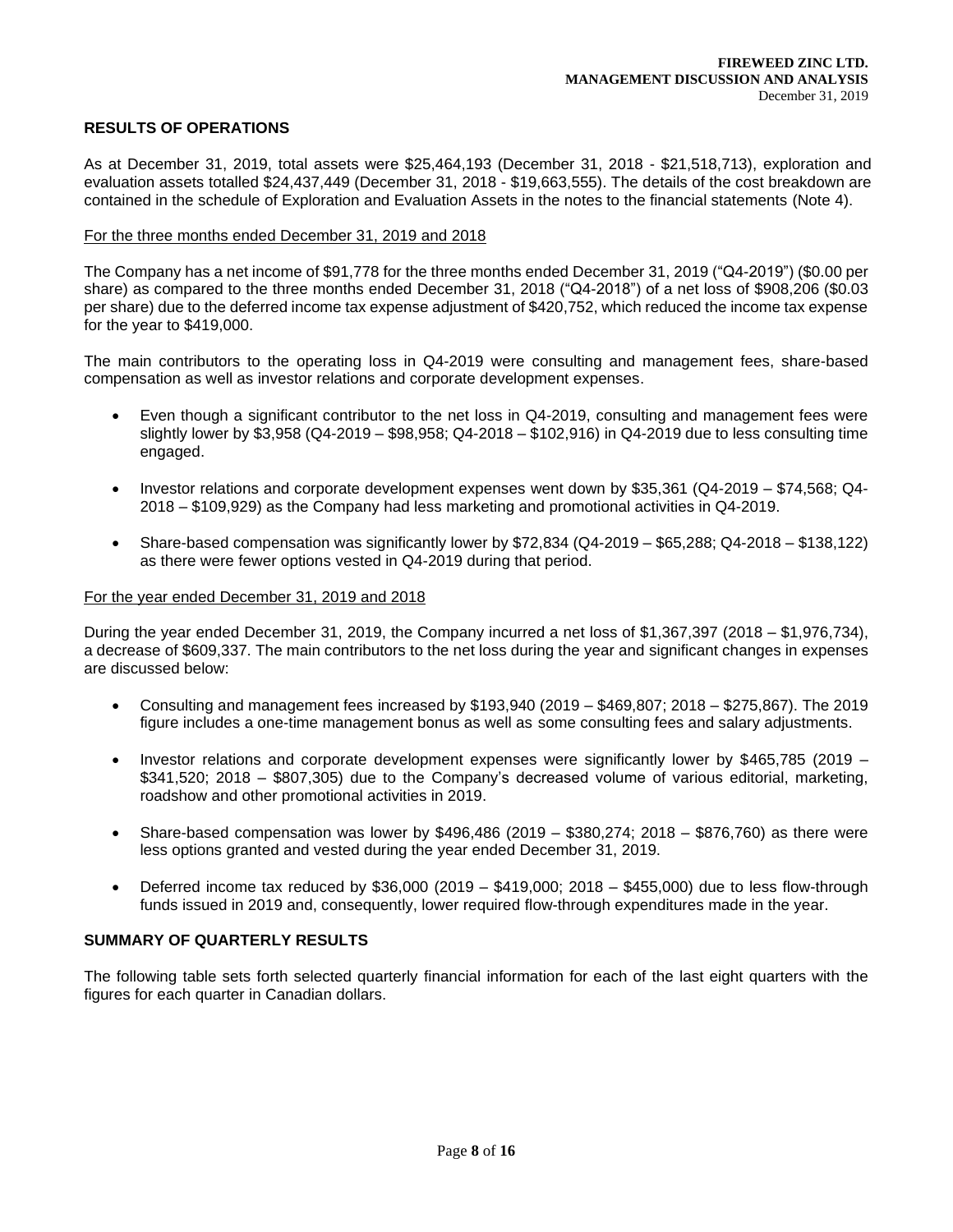**FIREWEED ZINC LTD. MANAGEMENT DISCUSSION AND ANALYSIS**

December 31, 2019

|                                                      | Dec 31,<br>2019 | <b>Sept 30,</b><br>2019 | <b>Jun 30,</b><br>2019 | Mar 31,<br>2019 | Dec 31,<br>2018 | <b>Sept 30,</b><br>2018 | <b>Jun 30,</b><br>2018 | Mar 31,<br>2018 |
|------------------------------------------------------|-----------------|-------------------------|------------------------|-----------------|-----------------|-------------------------|------------------------|-----------------|
| Operating<br>expenses                                | (328, 974)      | 33,101                  | (235, 255)             | (417, 269)      | (453, 206)      | (144, 640)              | (431, 038)             | (492, 850)      |
| Net income<br>$(\text{loss})$                        | 91,778          | (547, 302)              | (421, 345)             | (490, 528)      | (908, 206)      | (144, 640)              | (431, 038)             | (492, 850)      |
| Basic and<br>diluted<br>earnings (loss)<br>per share | (0.00)          | (0.01)                  | (0.01)                 | (0.01)          | (0.03)          | (0.00)                  | (0.01)                 | (0.02)          |
| Total assets                                         | 25.464.193      | 26,035,172              | 26,167,683             | 25,996,069      | 21,518,713      | 21,578,907              | 21,357,008             | 20,880,624      |
| Shareholders'<br>equity<br>(deficiency)              | 24,040,370      | 23,883,304              | 24,287,551             | 24,310,772      | 20,479,900      | 19,898,169              | 19,808,174             | 19,692,403      |
| Capital stock                                        | 26,879,253      | 26,879,253              | 26,828,903             | 26,422,836      | 22,242,738      | 20,823,071              | 20,825,078             | 20,615,578      |
| Deficit                                              | 4,505,778       | 4,597,556               | 4,050,254              | 3,628,909       | 3,138,381       | 2,230,175               | 2,085,535              | 1,654,497       |

# **LIQUIDITY AND CAPITAL RESOURCES**

The Company manages its capital to maintain its ability to continue as a going concern and to provide returns to shareholders and benefits to other stakeholders. The capital structure of the Company consists of cash and cash equivalents and equity comprised of issued share capital and deficit.

Fireweed manages and adjusts its capital structure in light of economic conditions and financial needs. The Company, upon approval from its Board of Directors, will balance its overall capital structure through new share issues or by undertaking other activities as deemed appropriate under the specific circumstances.

# *WORKING CAPITAL*

As at December 31, 2019, the Company had positive working capital of \$676,306 (December 31, 2018 - \$1,460,289). Working capital included Prepaid Expenses of \$151,170 (December 31, 2018 - \$161,631), comprised mainly of advances for exploration work, engineering, geophysics, advertising and promotion as well as insurance.

# *CASH*

On December 31, 2019, the Company had cash of \$783,789 (December 31, 2018 - \$1,575,784). Management of cash balances is conducted in-house based on internal investment guidelines. Cash is deposited with a major Canadian financial institution. Cash required for operations is held in a chequing account. Excess funds may be invested in conservative money market instruments that bear interest and carry a low degree of risk. Some examples of instruments in which we may invest its cash are treasury bills, money market funds, bank guaranteed investment certificates and bankers' acceptance notes. The objective of these investments is to preserve funds for the use in and advancement of the Company's business.

# *CASH USED IN OPERATING ACTIVITIES*

Net cash used in operating activities during the year ended December 31, 2019 was \$1,152,873 (2018 – \$1,506,510). Cash was mostly spent on consulting fees, investor relations expenses, legal fees, and general and administrative costs.

# *CASH USED IN INVESTING ACTIVITIES*

Total cash used in investing activities during the year ended December 31, 2019 was \$4,618,308 (2018 – \$9,745,618), related to exploration work, land management and claims renewal payments, property reports and related costs.

# *CASH GENERATED BY FINANCING ACTIVITIES*

Total net cash generated by financing activities during the year ended December 31, 2019 was \$4,979,186 (2018 - \$11,648,278), which consisted of funds obtained through the issuance of 5,455,478 shares in a non-brokered private placement and 378,000 shares upon exercise of agent's warrants.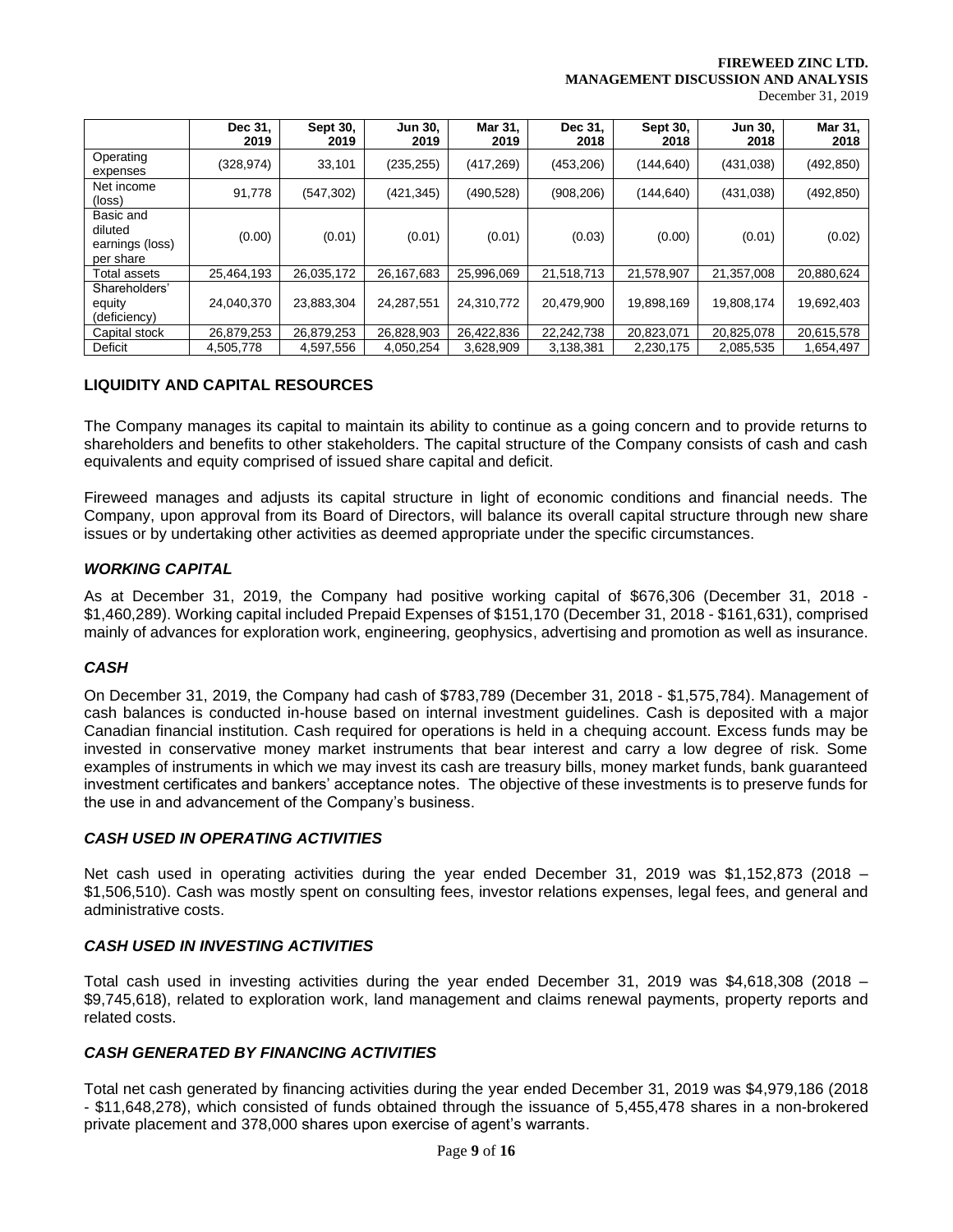# *REQUIREMENT OF ADDITIONAL EQUITY FINANCING*

The Company has relied primarily on equity financings for all funds raised to date for its operations and will need more funds to explore and develop the Project in the future. Until it starts generating profitable operations from exploration, development and sale of minerals, the Company intends to continue relying upon the issuance of securities to finance its operations and acquisitions.

The Company is not subject to externally imposed capital requirements as at December 31, 2019.

### **OUTSTANDING SHARE DATA**

The Company's authorized share capital consists of an unlimited number of common shares without par value.

As at December 31, 2019, there were 37,797,129 shares issued and outstanding (31,696,776 at December 31, 2018), which were issued for an aggregate consideration of \$26,879,253, net of issuance costs and flow-through premium liability.

|  | As of the date of this MD&A, the following shares, warrants and options were outstanding: |  |
|--|-------------------------------------------------------------------------------------------|--|
|  |                                                                                           |  |

|                                      | Number of<br><b>Shares/Options/Warrants</b> | <b>Exercise Price</b> | <b>Expiry Date</b> |
|--------------------------------------|---------------------------------------------|-----------------------|--------------------|
| <b>Issued and Outstanding Shares</b> | 41,604,799                                  |                       |                    |
| <b>Agents' Warrants and Options</b>  | 34,680                                      | \$0.95                | February 15, 2021  |
| Finders' Warrants                    | 103,099                                     | \$0.40                | April 14, 2021     |
| <b>Share Purchase Warrants</b>       | 3,807,670                                   | \$0.60                | April 14, 2024     |
| <b>Stock Options</b>                 | 1,380,000                                   | \$0.50                | April 26, 2022     |
| <b>Stock Options</b>                 | 30,000                                      | \$0.70                | October 27, 2022   |
| <b>Stock Options</b>                 | 175,000                                     | \$0.83                | December 06, 2022  |
| <b>Stock Options</b>                 | 860,000                                     | \$1.45                | March 14, 2023     |
| <b>Stock Options</b>                 | 250,000                                     | \$0.65                | July 11, 2024      |
| Fully Diluted at April 22, 2020*     | 48,245,248                                  |                       |                    |

\* This number excludes 4,000,000 not yet issued performance shares (please refer to Note 15 in the financial statements for the year ended December 31, 2019 for more information).

# **CRITICAL ACCOUNTING ESTIMATES**

Our significant accounting policies are presented in Note 3 of the audited financial statements for the year ended December 31, 2019. Note 3 provides that the preparation of the Company's financial statements in conformity with IFRS requires management to make judgments, estimates and assumptions that affect the reported amounts of assets, liabilities and contingent liabilities at the date of the financial statements and reported amounts of expenses during the reporting period. Actual outcomes could differ from these estimates. These financial statements include estimates that, by their nature, are uncertain. The impacts of such estimates are pervasive throughout the financial statements and may require accounting adjustments based on future occurrences. Revisions to accounting estimates are recognized in the period in which the estimate is revised and future periods if the revision affects both current and future periods. These estimates are based on historical experience, current and future economic conditions and other factors, including expectations of future events that are believed to be reasonable under the circumstances.

Information about significant areas of estimation uncertainty in applying accounting policies that have the most significant effect on the amounts recognized in the financial statements are noted below.

# **KEY SOURCES OF ESTIMATION UNCERTAINTY**

#### Exploration and evaluation assets

Exploration and evaluation costs are initially capitalized as intangible exploration assets with the intent to establish commercially viable reserves. The Company is required to make estimates and judgments about the future events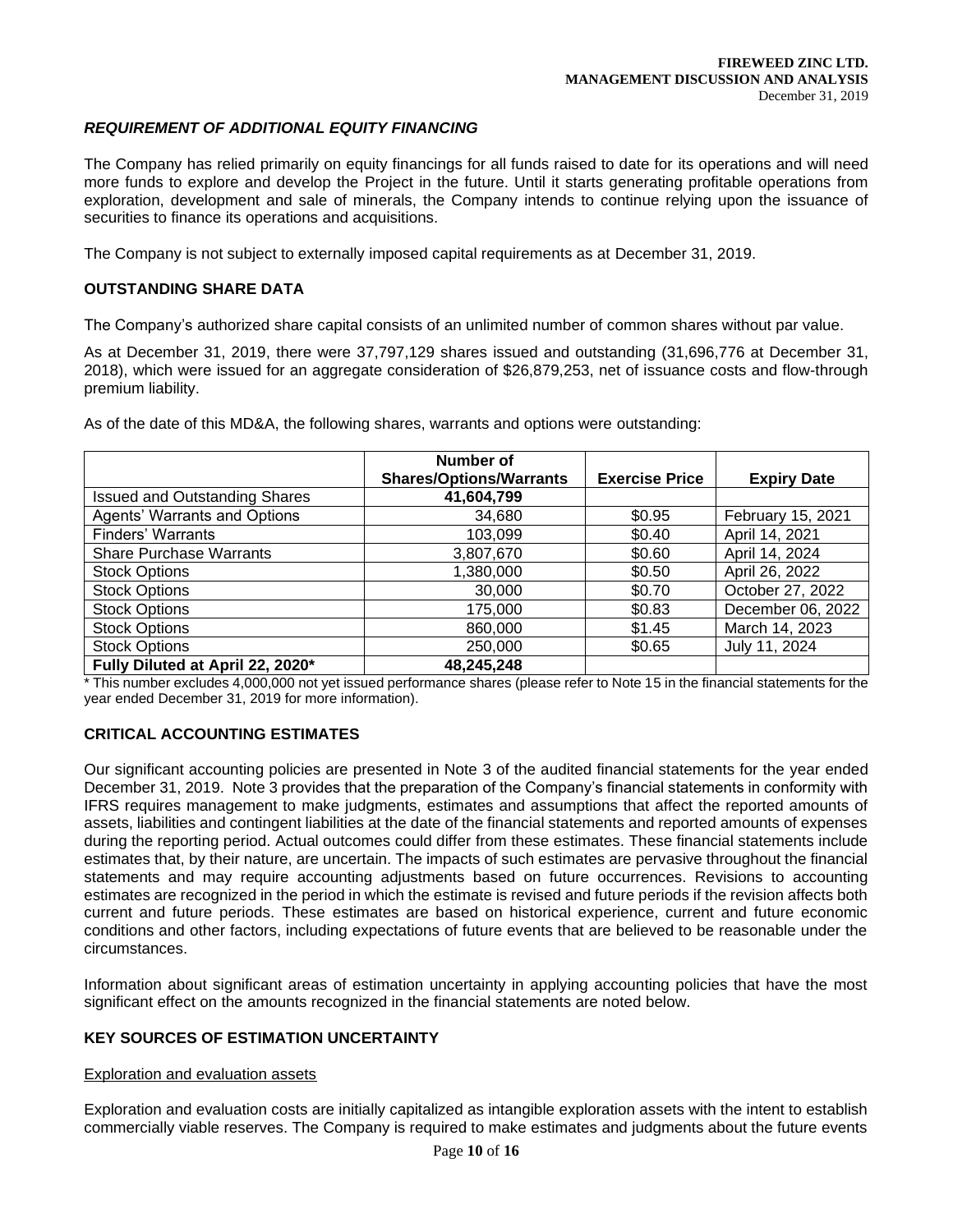#### **FIREWEED ZINC LTD. MANAGEMENT DISCUSSION AND ANALYSIS** December 31, 2019

and circumstances regarding whether the carrying amount of intangible exploration assets exceeds its recoverable amount. Recoverability is dependent on various factors, including the discovery of economically recoverable reserves, the ability of the Company to obtain the necessary financing to complete the development, the ability of the Company to obtain permits and upon future profitable production or proceeds from the disposition of the exploration and evaluation assets themselves. Additionally, there are numerous geological, economic, environmental and regulatory factors and uncertainties that could impact management's assessment as to the overall viability of its properties or the ability to generate future cash flows necessary to cover or exceed the carrying value of the Company's exploration and evaluation assets.

### Deferred tax assets and liabilities

The measurement of a deferred tax provision is subject to uncertainty associated with the timing of future events and changes in legislation, tax rates and interpretations by tax authorities. The estimation of taxes includes evaluating the recoverability of deferred tax assets based on an assessment of the Company's ability to utilize the underlying future tax deductions against future taxable income prior to expiry of those deductions. Management assesses whether it is probable that some or all of the deferred income tax assets will not be realized. The ultimate realization of deferred tax assets is dependent upon the generation of future taxable income, which in turn is dependent upon the successful discovery, extraction, development and commercialization of mineral reserves. To the extent that management's assessment of the Company's ability to utilize future tax deductions changes, the Company would be required to recognize more or fewer deferred tax assets, and future tax provisions or recoveries could be affected.

### Share-based payments

The Company measures share-based payments expense by reference to the fair value of the stock options at the date at which they are granted. Estimating fair value for granted stock options requires determining the most appropriate valuation model which is dependent on the terms and conditions of the grant. This estimate also requires determining the most appropriate inputs to the valuation model including the expected life of the option, volatility, dividend yield, and rate of forfeitures.

# Capital stock

Common shares are classified as shareholders' equity. Incremental costs directly attributable to the issue of common shares and stock options are recognized as a deduction from equity. Common shares issued for consideration other than cash, are valued based on their market value at the date the shares are issued.

The Company has adopted a residual value method with respect to the measurement of shares and warrants issued as private placement units. The residual value method first allocates value to the more easily measurable component based on fair value and then the residual value, if any, to the less easily measurable component. The Company considers the fair value of common shares issued in the private placements to be the more easily measurable component and the common shares are valued at their fair value, as determined by the closing market price on the announcement date. The balance, if any, is allocated to the attached warrants. Any fair value attributed to the warrants is recorded as reserves.

#### Rehabilitation provision

The calculation of the asset retirement obligation involves significant measurement estimates and assumptions of the amount and timing of reclamation costs and applicable inputs used in the calculation, such as discount rates. The Company bases its estimates on historical experience, government regulations and assumptions that are believed to be reasonable given the scope of the exploration project. Please refer to Note 8 of the audited financial statements for the year ended December 31, 2019 for more details.

### **FINANCIAL INSTRUMENTS**

The Company classifies its financial assets into one of the categories described below, depending on the purpose for which the asset was acquired. Management determines the classification of its financial assets at initial recognition.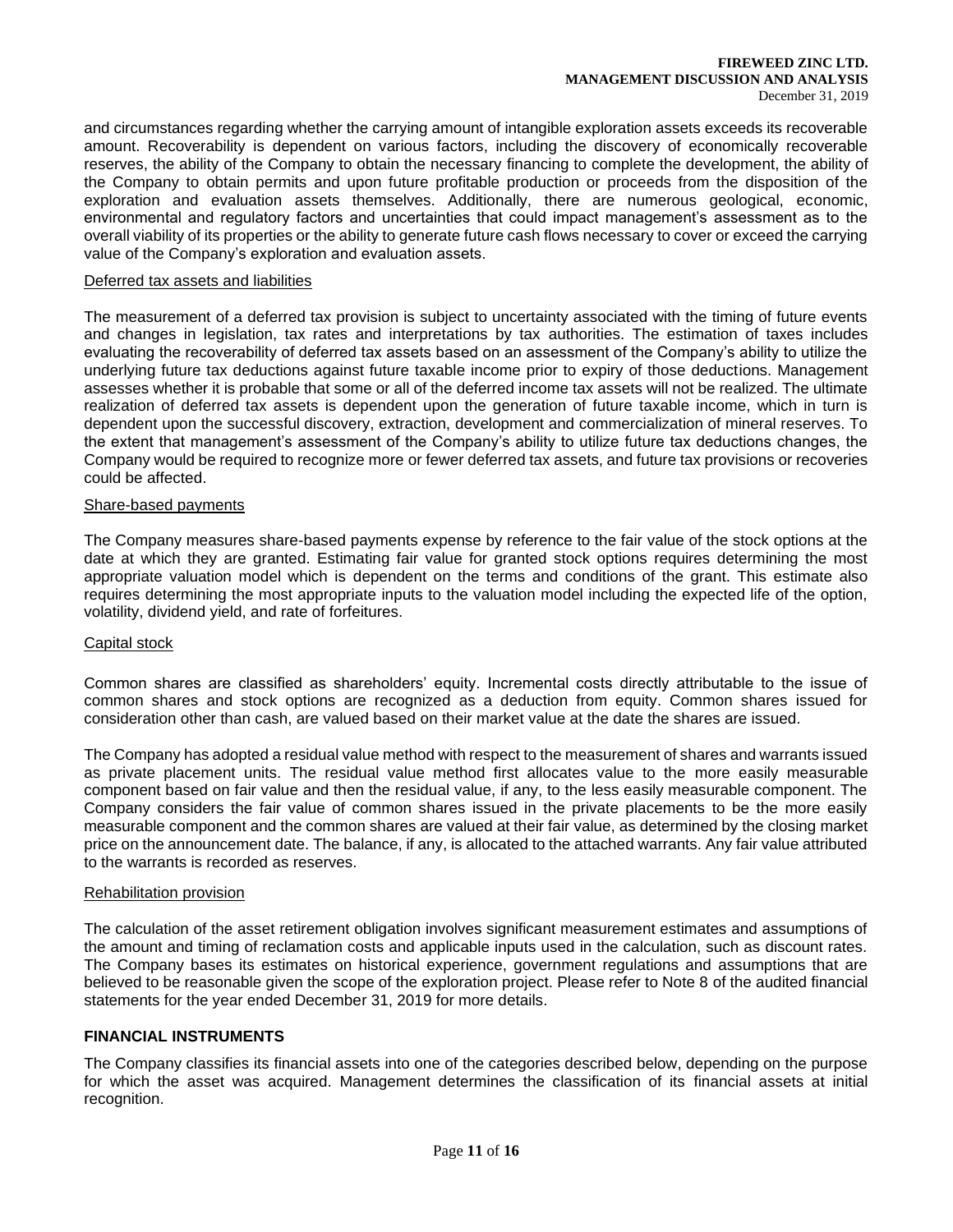Equity instruments that are held for trading (including all equity derivative instruments) are classified as FVTPL, for other equity instruments, on the day of acquisition the Company can make an irrevocable election (on an instrumentby-instrument basis) to designate them as at fair value through other comprehensive income ("FVTOCI").

*Fair value through profit or loss ("FVTPL")* – Financial assets carried at FVTPL are initially recorded at fair value and transaction costs are expensed in the income statement. Realized and unrealized gains and losses arising from changes in the fair value of the financial asset held at FVTPL are included in the income statement in the period in which they arise. Derivatives are also categorized as FVTPL unless they are designated as hedges.

*Fair value through other comprehensive income ("FVTOCI")* - Investments in equity instruments at FVTOCI are initially recognized at fair value plus transaction costs. Subsequently, they are measured at fair value, with gains and losses arising from changes in fair value recognized in other comprehensive income. There is no subsequent reclassification of fair value gains and losses to profit or loss following the derecognition of the investment.

*Financial assets at amortized cost* - A financial asset is measured at amortized cost if the objective of the business model is to hold the financial asset for the collection of contractual cash flows, and the asset's contractual cash flows are comprised solely of payments of principal and interest. They are classified as current assets or non-current assets based on their maturity date and are initially recognized at fair value and subsequently carried at amortized cost less any impairment.

The following table shows the classification of the Company's financial assets under IFRS 9:

| Financial asset                          | <b>IFRS 9 Classification</b>               |
|------------------------------------------|--------------------------------------------|
| Cash                                     | Fair value through profit and loss         |
| Reclamation bond                         | Financial asset measured at amortized cost |
| Other receivables                        | Financial asset measured at amortized cost |
| Accounts payable and accrued liabilities | Financial asset measured at amortized cost |

Financial liabilities other than derivative liabilities are recognized initially at fair value and are subsequently stated at amortized cost. Transaction costs on financial assets and liabilities other than those classified at fair value through profit or loss are treated as part of the carrying value of the asset or liability. Transaction costs for assets and liabilities at fair value through profit or loss are expensed as incurred.

Financial instruments measured at fair value are classified into one of three levels in the fair value hierarchy according to the relative reliability of the inputs used to estimate the fair values. The three levels of the fair value hierarchy are:

- Level 1 Unadjusted quoted prices in active markets for identical assets or liabilities.
- Level 2 Inputs other than quoted prices that are observable for the asset or liability either directly or indirectly; and
- Level 3 Inputs that are not based on observable market data.

The fair value of the Company's receivables, reclamation bond and accounts payable and accrued liabilities approximate carrying value, which is the amount recorded on the statements of financial position. The fair value of the Company's other financial instruments, cash, under the fair value hierarchy are based on level 1 quoted prices in active markets for identical assets and liabilities.

The Company's risk exposures and the impact on the Company's financial instruments are summarized below:

# *Credit risk*

Credit risk is the risk of loss associated with a counterparty's inability to fulfill its payment obligations. Receivables of \$30,147 consist of Goods and Services Tax ("GST") recoverable from the Federal Government of Canada. The Company believes its exposure to credit risk is equal to the carrying value of this balance. The Company has exposure to credit risk with respect to its cash as it places most of its cash in one financial institution in Canada. The Company believes its exposure is limited as it banks with a large Canadian institution.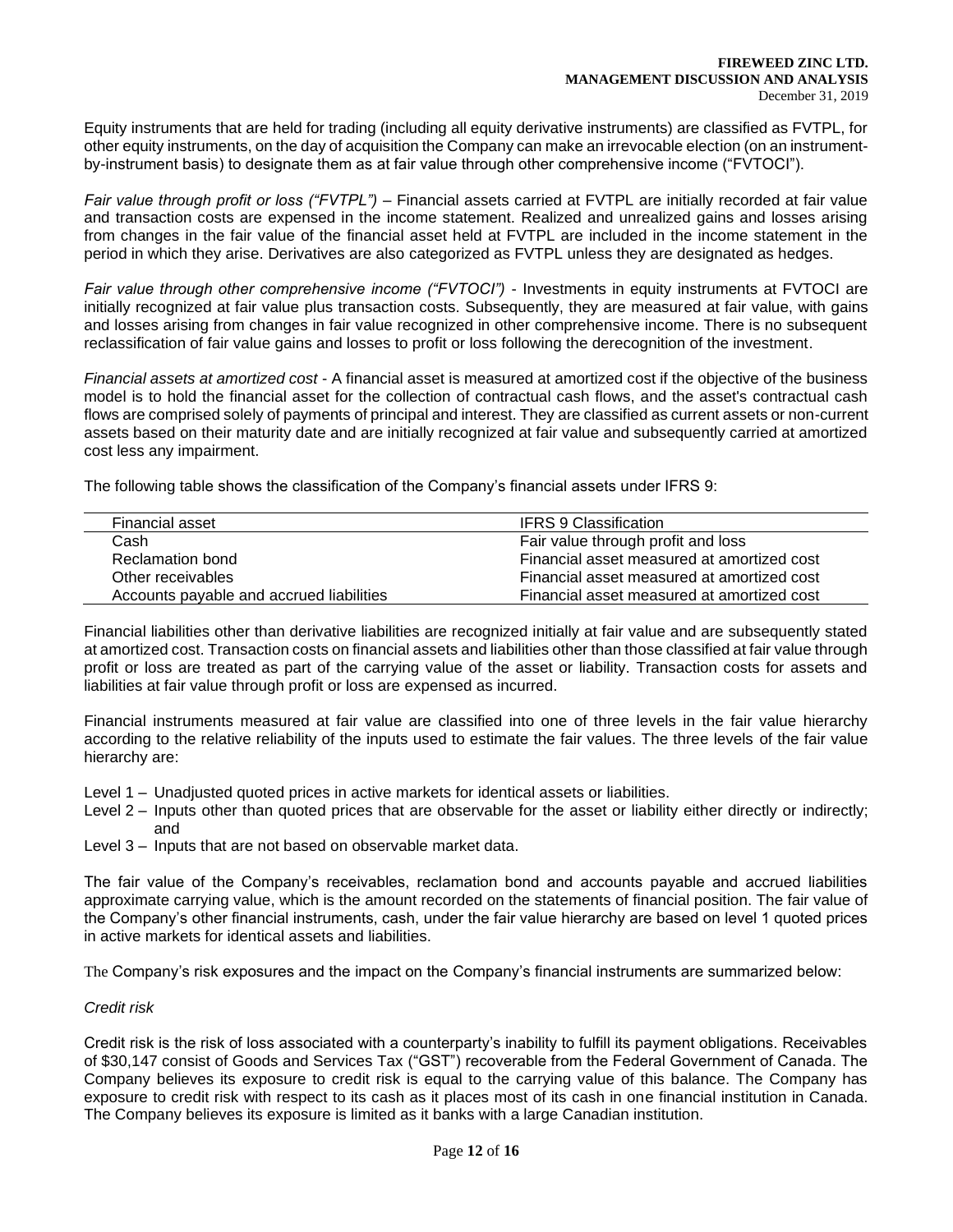# *Liquidity risk*

The Company's approach to managing liquidity risk is to ensure that it will have sufficient liquidity to meet liabilities when due. As at December 31, 2019, the Company had a cash balance of \$783,789 to settle current liabilities of \$288,800. The Company believes it has sufficient funds to meet its current liabilities as they become due.

The Company is dependent on obtaining regular financings in order to continue as a going concern. The Company is dependent on obtaining regular financings in order to continue as a going concern. Despite previous success in acquiring these financings, there is no guarantee of obtaining future financings

### *Interest rate risk*

The interest rate risk is the risk that the fair value or future cash flows of a financial instrument will fluctuate because of changes in market interest rates. As at December 31, 2019, the Company is not exposed to significant interest rate risk.

#### *Price risk*

The Company is exposed to price risk with respect to commodity and equity prices. Equity price risk is defined as the potential adverse impact on the Company's earnings due to movements in individual equity prices or general movements in the level of the stock market. Commodity price risk is defined as the potential adverse impact on profit or loss and economic value due to commodity price movements and volatilities. The Company closely monitors commodity prices of resources, individual equity movements, and the stock market to determine the appropriate course of action to be taken by the Company.

# *Foreign currency risk*

The Company operates predominately in Canada and is not exposed to any significant foreign currency risk.

# **NEW AND AMENDED ACCOUNTING STANDARDS AND INTERPRETATIONS**

On January 1, 2019, the Company adopted IFRS 16, Leases and IFRIC 23, Uncertainty over Income Tax Treatments which has an initial application as at this date.

The newly adopted **IFRS 16, Leases** standard establishes principles for recognition, measurement, presentation and disclosure of leases with an impact on lessee accounting, effective for annual periods beginning on or after January 1, 2019. The Company has assessed its office lease agreement and concluded that the agreement does not constitute the ability to direct the use (right to use) of the underlying office premises in the context of IFRS 16. As such, the adoption of the above standard has not had an impact on the results and financial position of the Company.

The newly adopted **IFRIC 23, Uncertainty over Income Tax Treatments** clarifies the accounting for uncertainties in income taxes. The interpretation provides guidance and clarifies the application of the recognition and measurement criteria in IAS 12 "Income Taxes" when there is uncertainty over income tax treatments. The adoption of the above standard, amendments and interpretations has not had an impact on the financial statements of the Company.

# **RELATED PARTIES TRANSACTIONS**

Related party transactions mainly include management and consulting fees, share-based compensation and director and committee fees. The related parties are represented by the key management personnel, which include those persons having authority and responsibility for planning, directing and controlling the activities of the Company as a whole. The Company has determined that the key management personnel consist of executive and nonexecutive members of the Company's Board of Directors and corporate officers. Related parties also include companies, controlled by officers and/or directors.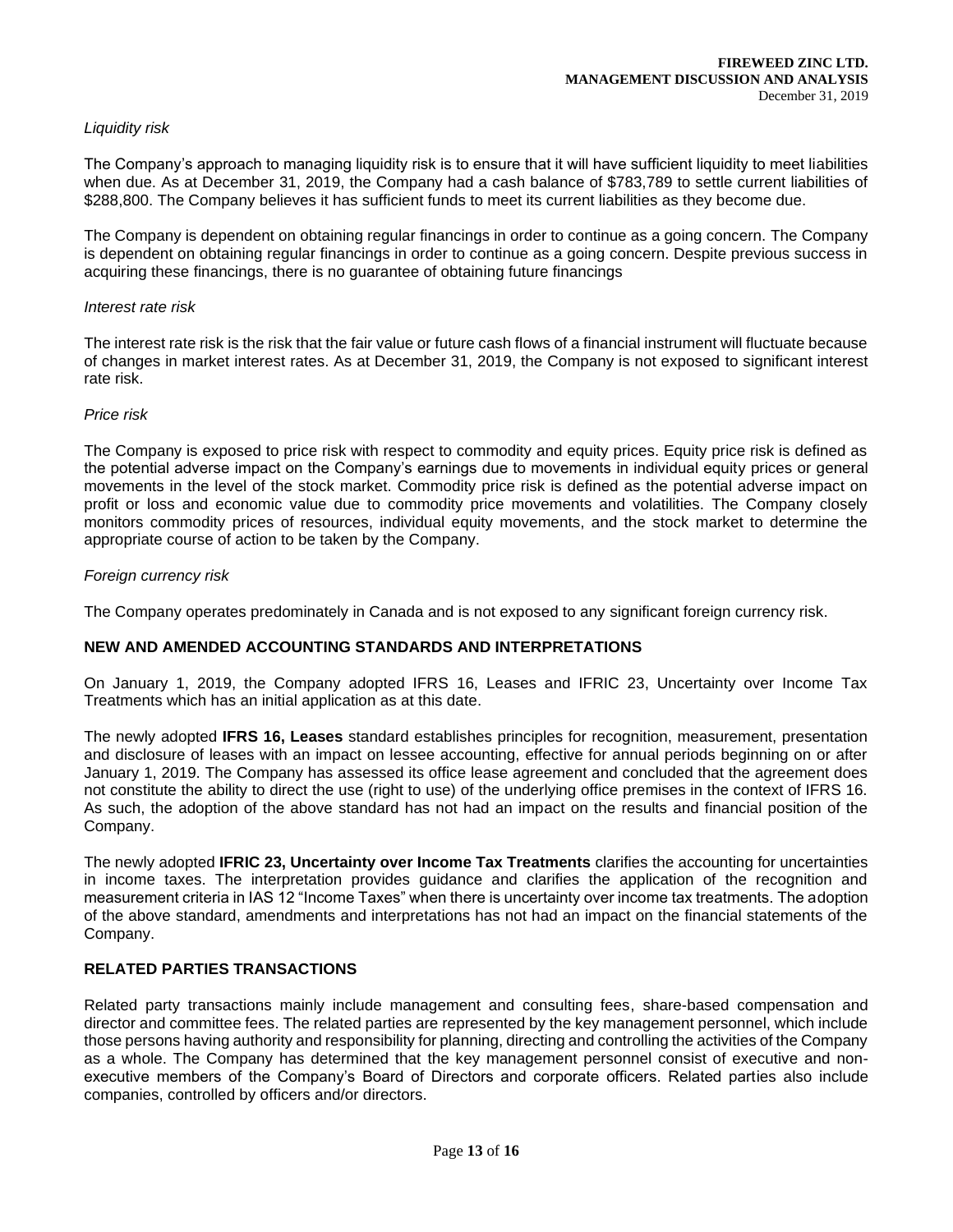| <b>Related Party</b>      | <b>Nature of Relationship</b> |
|---------------------------|-------------------------------|
| FT Management Ltd.        | Company, controlled by CFO    |
| EdYu Management Corp.     | Company, controlled by CFO    |
| Pelly River Ventures Ltd. | Company, controlled by CEO    |

The renumeration to directors and key management personnel during the years ended December 30, 2019 and 2018 was as follows:

| Payee                          | Nature of the transaction                     | Year ended<br>December 31,<br>2019 |    | Year ended<br>December 31,<br>2018 |
|--------------------------------|-----------------------------------------------|------------------------------------|----|------------------------------------|
| <b>Chief Executive Officer</b> |                                               |                                    |    |                                    |
| (CEO)                          | Management and consulting fees expensed       | \$<br>216,000                      | S  | 60,000                             |
|                                | Director and committee fees                   |                                    |    | 6,000                              |
|                                | Share-based compensation                      | 35,049                             |    | 81,540                             |
| Company, controlled            |                                               |                                    |    |                                    |
| by CEO                         | Management and consulting fees expensed       |                                    |    | 22,500                             |
|                                | Management and consulting fees capitalized to |                                    |    |                                    |
|                                | mineral property                              |                                    |    | 43,000                             |
|                                | Investor relations                            |                                    |    | 44,500                             |
| Former Chief Financial         |                                               |                                    |    |                                    |
| Officer (CFO)                  | Share-based compensation                      |                                    |    | 5,378                              |
| <b>Current CFO</b>             | Management and consulting fees expensed       |                                    |    | 7,000                              |
| Companies, controlled          |                                               |                                    |    |                                    |
| by CFO                         | Management and consulting fees expensed       | 12,000                             |    | 5,500                              |
|                                | Investor relations and corporate development  |                                    |    | 2,000                              |
|                                | Rent                                          |                                    |    | 9,370                              |
| <b>Directors</b>               | Director and committee fees                   | 147,000                            |    | 152,500                            |
|                                | Management and consulting fees expensed       | 160,526                            |    | 111,992                            |
|                                | Management and consulting fees capitalized to |                                    |    |                                    |
|                                | mineral property                              | 37,475                             |    | 43,173                             |
|                                | Share-based compensation                      | 138,570                            |    | 320,782                            |
|                                |                                               | \$<br>746,620                      | \$ | 915,235                            |

The following amounts were owed to directors and key management personnel. These payables are unsecured, non-interest bearing and are expected to be repaid under normal trade terms.

|                  |                                        | December 31,<br>2019 | December 31,<br>2018 |
|------------------|----------------------------------------|----------------------|----------------------|
| <b>Directors</b> | Director and committee fees            | 110,250              | 73,500               |
| Key management   | Management fees and expense recoveries | 14.438               | 17,817               |
|                  |                                        | 124.688              | 91,317               |

# **ADDITIONAL DISCLOSURE FOR VENTURE ISSUERS WITHOUT SIGINIFICANT REVENUE**

Additional disclosure concerning the Company's general and administrative expenses is provided in the Company's statement of loss and comprehensive loss contained in its financial statements for December 31, 2019, which are available on SEDAR: [www.sedar.com.](about:blank)

# **OFF-BALANCE SHEET ARRANGEMENTS**

The Company has no off-balance sheet arrangements.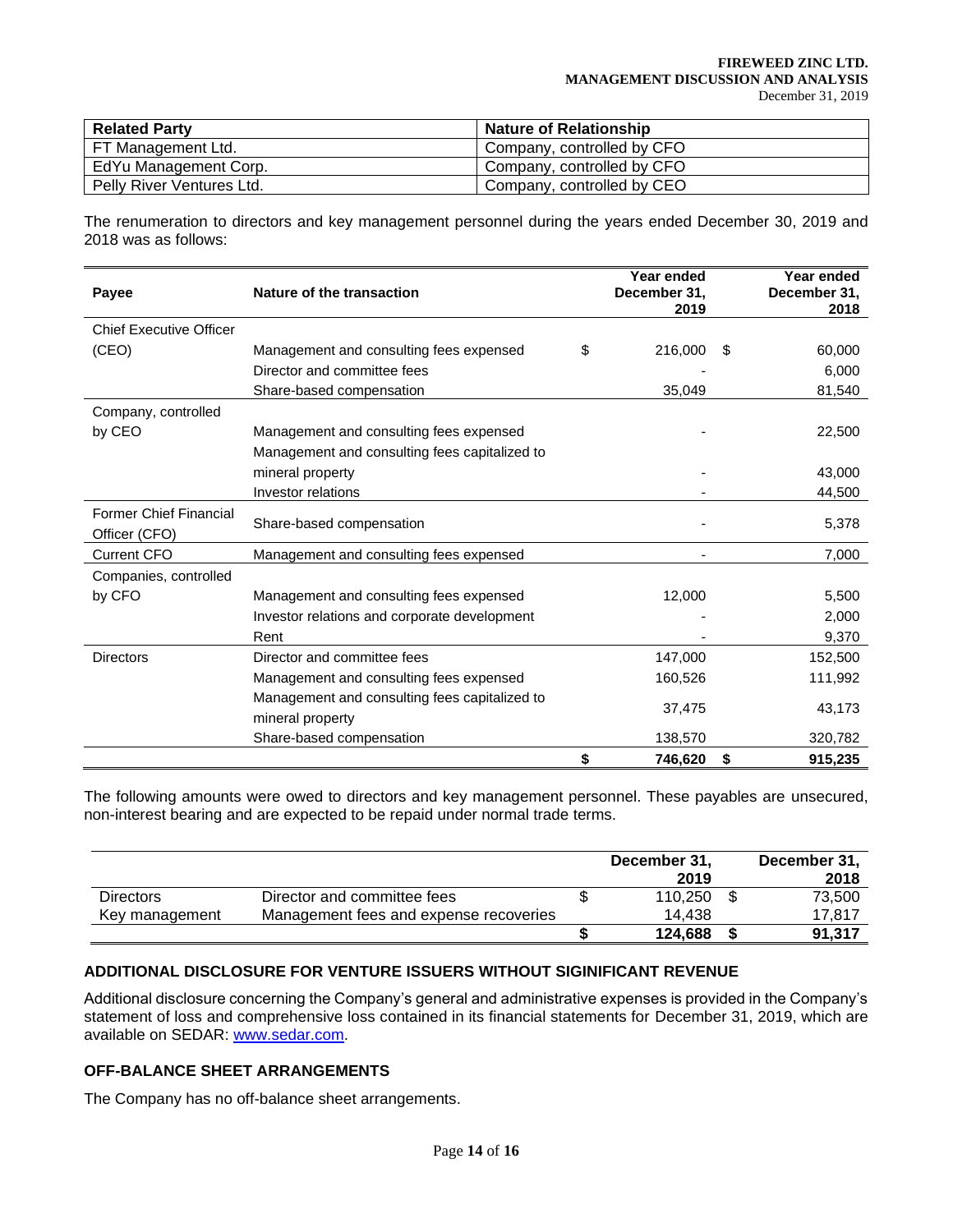# **ADDITIONAL DISCLOSURE FOR JUNIOR ISSUERS**

The Company has had positive cash flow since its inception following the completion of the IPO. The Company does not expect its current capital resources to be sufficient to cover its operating costs through the next twelve months, as such Fireweed will need to obtain additional capital resources. The Company is planning to raise capital through equity financing. Actual funding requirements may vary from those previously planned due to a number of factors, including the progress of the Company's business activities and economic conditions.

All costs relating to the acquisition and exploration of the Project are capitalized and reported in the Statements of Financial Position in the Company's financial statements. For details see the Company's Prospectus posted on the Company's website [www.FireweedZinc.com](about:blank) and the audited Financial Statements for the year ended December 31, 2019 available on SEDAR at [www.sedar.com.](about:blank)

# **APPROVAL**

The Board of Directors oversees management's responsibility for financial reporting and internal control systems through an Audit Committee. This Committee meets periodically with management and annually with the independent auditors to review the scope and results of the annual audit and to review the annual financial statements before the financial statements are approved by the Board of Directors and submitted to the shareholders of the Company. The Board of Directors has approved the audited financial statements for the year ended December 31, 2019 and the disclosure contained in this MD&A. A copy of this MD&A will be provided to anyone who requests it.

# **NOTE REGARDING FORWARD–LOOKING STATEMENTS**

Except for historical information, this MD&A may contain forward-looking statements. The use of any of the words "anticipate", "continue", "estimate", "expect", "may", "will", "project", "should", "believe" and similar expressions are intended to identify forward-looking statements. These statements involve known and unknown risks, uncertainties and other factors that may cause actual results or events to differ materially from those anticipated in such forwardlooking statements. These statements involve known and unknown risks, uncertainties, and other factors that may cause the Company's actual results, levels of activity, performance or achievements to be materially different from any future results, levels of activity, performance or achievement expressed or implied by these forward-looking statements. The factors that could cause actual results to differ materially include, but are not limited to, the following: general economic conditions; changes in financial markets; the impact of exchange rates; political conditions and developments; relations with First Nations; weather; changes in the supply, demand and pricing of the metal commodities which the Company hopes to find and successfully mine; changes in regulatory requirements impacting the Company's operations; the ability to properly and efficiently staff the Company's operations; the sufficiency of current working capital and the estimated cost and availability of funding for the continued exploration and development of the Company's exploration property or properties. Should any one or more risks or uncertainties materialize or change, or should any underlying assumptions prove incorrect, actual results and forward-looking statements may vary materially from those described herein. This list is not exhaustive and these and other factors should be considered carefully, and readers should not place undue reliance on the Company's forward-looking statements. The Company believes the expectations reflected in those forward-looking statements are reasonable, but no assurance can be given that these expectations will prove to be correct and such forward-looking statements included in this MD&A should not be unduly relied upon. These statements are current only as of the date of this MD&A. As a result of the foregoing and other factors, no assurance can be given as to any such future results, levels of activity or achievements and neither the Company nor any other person assumes responsibility for the accuracy and completeness of these forward-looking statements. The Company does not have any policies or procedures in place concerning the updating of forward-looking information other than those required under applicable securities laws.